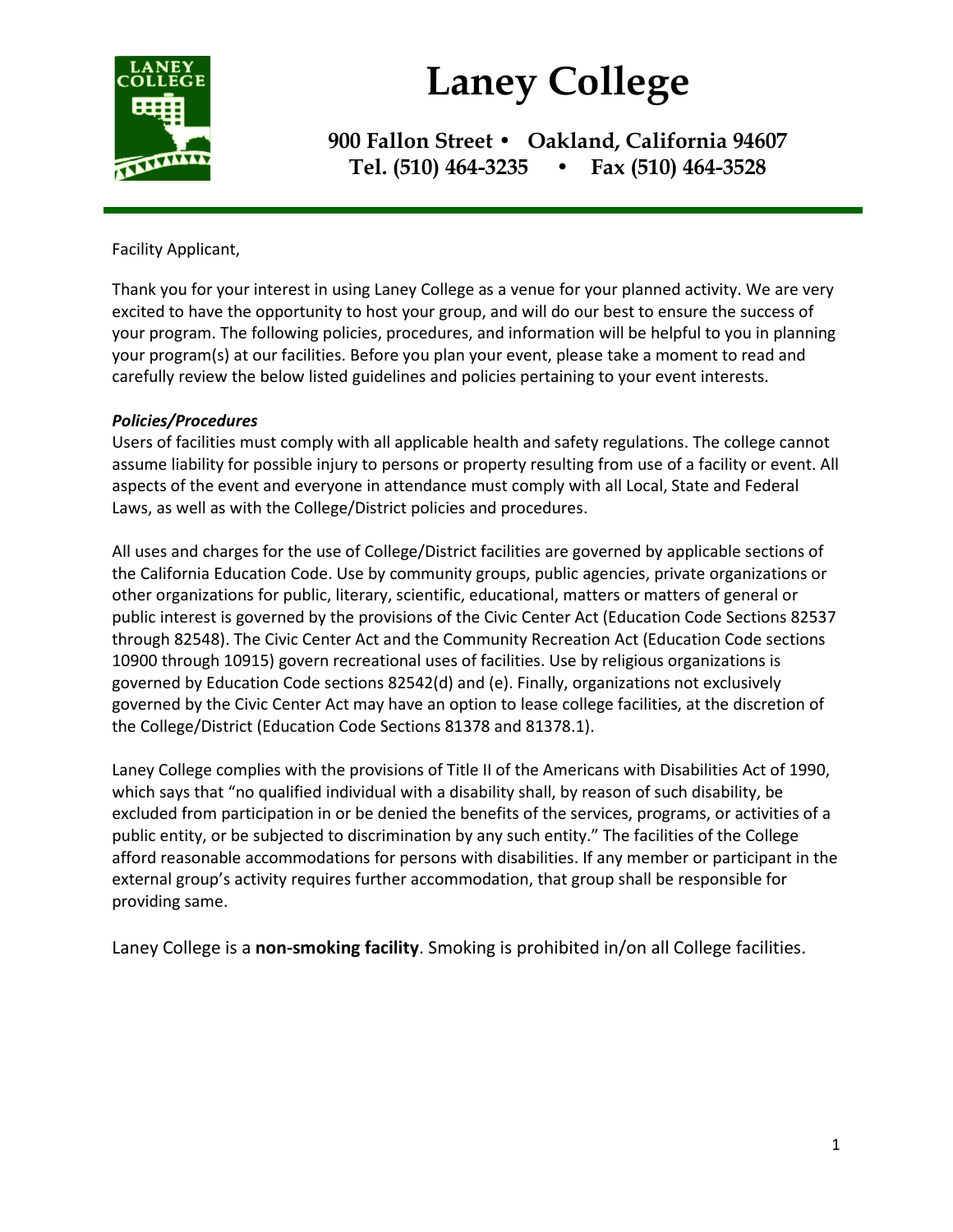## *Reservations*

To make reservations for event space at Laney College, a Use of Facilities Form must be submitted. All requests are processed as quickly as possible. However, at various times during the year, the volume of requests is so large that the Facility Services Specialist may be unable to respond to them on the same day that they are submitted. Please provide as much advance notice as possible to allow for the complete processing of your request.

All facility rentals are dependent upon space availability. Popular locations are often booked as much as a semester in advance and hence it is advised that you plan early in order to increase the chance of availability. Before submitting a Use of Facilities Form, it is strongly recommended that you read all policies and guidelines pertaining to facility rentals.

## *To Reserve the Bistro or Theatre*

Please contact the following individuals in order to determine space availability or to request a date your event:

**Bistro:** Scott Strong at (510) 464-3403 or via email at wstrong@peralta.edu

**Theatre:** Jim Cave at (510) 464-3544 - ext. 2 or via e-mail at jcave@peralta.edu

Reservations are granted on a first-come, first served basis and depend on schedule availability in our season calendar; advance booking of two months or more is recommended for most events. Reservations of facilities are not guaranteed until you have received confirmation from the Facility Services Specialist.

## *Payment Information*

Clients are required to sign a contractual agreement before using facilities at Laney College. This signed contract will indicate the estimated amount due for your use of Laney's facilities. Please note that a certificate of liability insurance, a signed contract, 501c3 verification (*if non-profit)* and full payment are due two weeks prior to the date of your scheduled event. Methods of payments are cash, check or credit card.

## *Cancellation*

Written notification of cancellation must be received by the Facility Services Specialist no less than 72 hours prior to the scheduled event. If the 72 hours minimum notification is received and acknowledged by the Facility Services Specialist all monies except the \$25 facility applicationprocessing fee will be refunded. Refunds will not be given for events cancelled after the 72-hour notification period. Refunds will not be given to groups or organizations that fail to show for scheduled event.